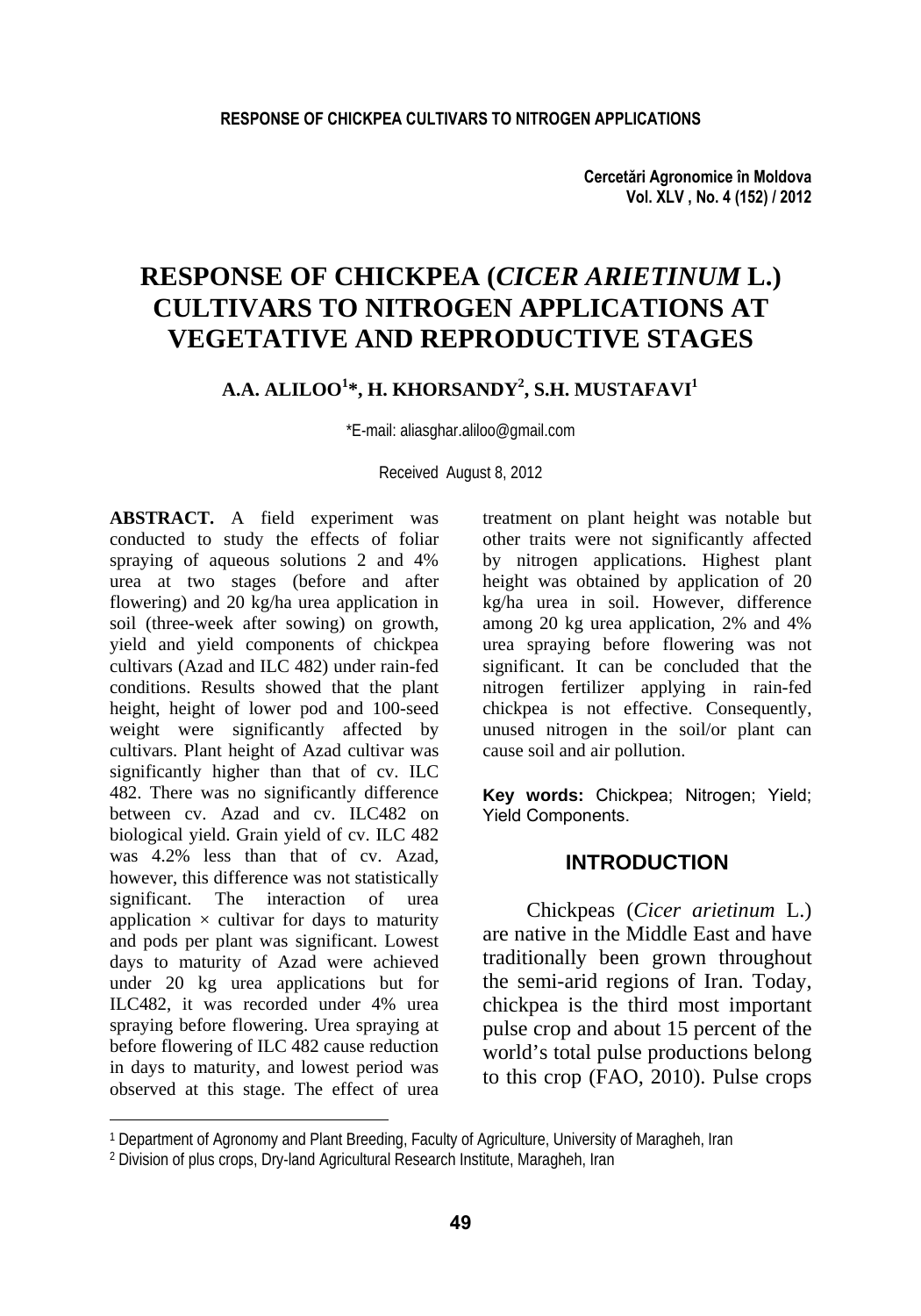cultivation area in Iran is approximately 800 thousand hectares and among the cool season pulse crops the most cultivated area with 500 thousand hectares is allocated for chickpea. Whereas the world's average production is 911.2 kg/ha, Iran with 471.5 kg/ha (average yield) is located in the lower position among chickpea producers (FAO, 2010). Due to insufficient, untimely and erratic rainfall in semi-arid and arid areas, the crop often suffers from drought at the end of the cropping season. In future, global warming and soil erosion will even worsen conditions for many crops including chickpea. In crop production, the gap between field performance and potential yield more than any other factors is attributed to environmental stresses (David *et al.,* 2009). Nezami and Bagheri (2000) reported that chickpea cultivated in Khorasan Province in spring, caused reduction in grain yield due to intensification of drought stress by low rainfall and hot weather. Sabaghpour *et al.* (2006) reported that yield losses due to terminal drought range from 35 to 50% in chickpea. It seems effects of drought stress in legume crops are more complex than that of other plants; because the plant establishment and legume-Rhizobium symbiosis are susceptible to drought stress (Asghari *et al.*, 2010). In legume plants, reductions of nitrogenase activity and accumulation nitrogen compounds arecommon events in response to water deficit (Arrese-Igor *et al.*, 2011).In addition, studies of Ashraf and Iram (2005) and Onuh and and Donald (2009) on legume crops showed that the

formation, growth and nodule mass were reduced under drought conditions. Consequently, in these conditions, N2-fixation will decrease and nitrogen deficit in plant will cause adverse effects on plant growth and development.

Urea is one of the most widelyused foliar N-fertilizers, characterized by high leaf penetration rate and low cost and most plants can absorb rapidly and hydrolyze in the cytosol (Witte *et al.*, 2002). Urea can also increase the level of storage N compounds, such as amino acids and proteins (Dong *et al.*, 2004); thus, foliar spray of urea could directly affect N metabolism under stressful conditions and therefore amino acids synthesis. Moreover, direct application of N-fertilizers to leaves, especially urea, can be a potential alternative to conventional soil fertilization when the application of N-fertilizer due to any cause is not effective or the N2-fixation has been suppressed. Foliar urea has been proved to act a better role in alleviation of the negative effects of drought stress in maize (Zhang *et al.*, 2012).

The cultivation of chickpea in Iran is under rain-fed condition (95%), and grain yield of chickpea in this condition is low, therefore, access to methods which cause high grain yield will have a lot of positive effects on social and economic status of farmers. An experiment was, therefore, carried out to study the effect of foliar application of urea on chickpea genotypes under rain-fed condition in North West of Iran.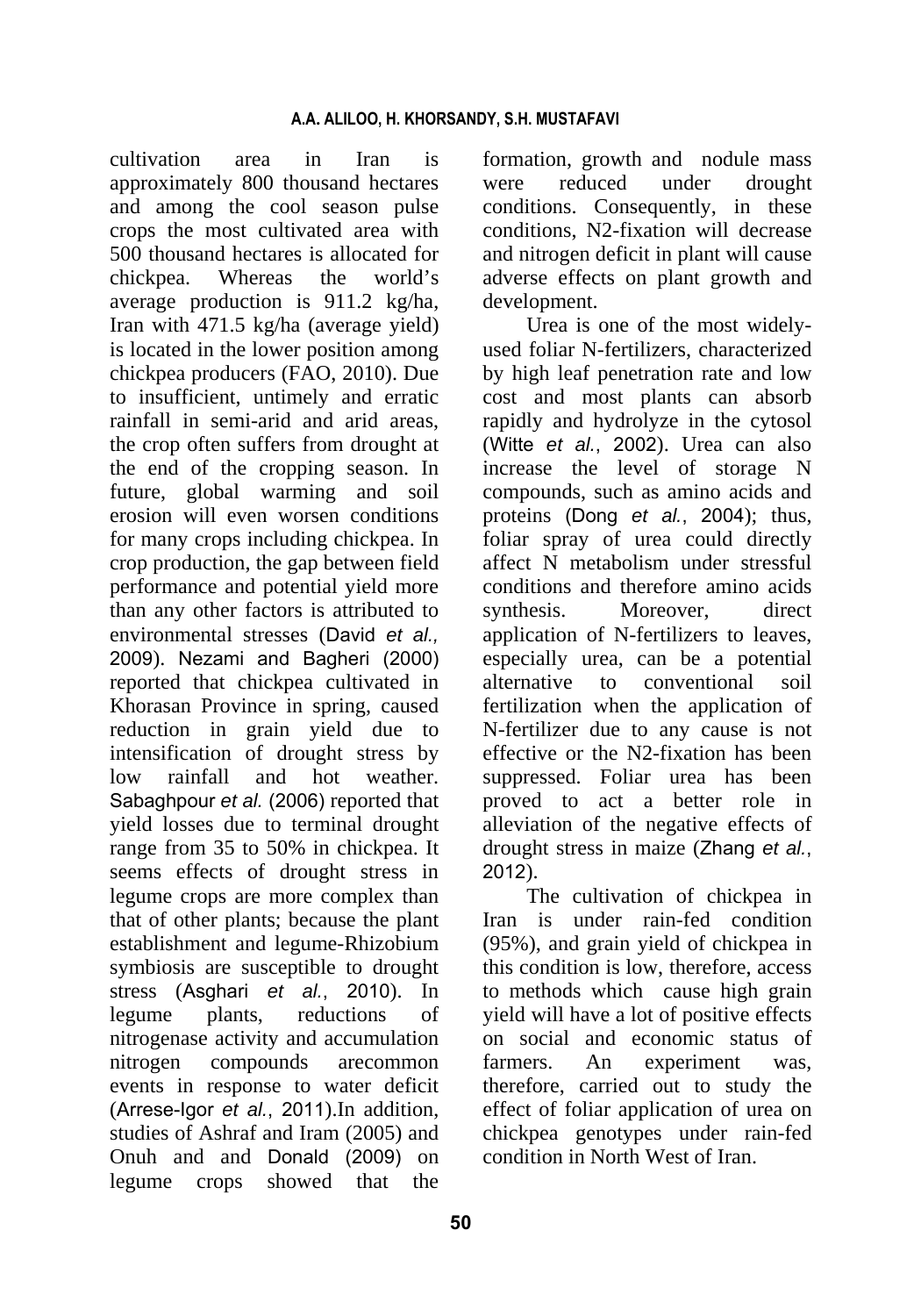# **MATERIALS AND METHODS**

This research was carried out in Maragheh area in order to achieve high performance of chickpea through the application of urea under dry-land conditions. The experiment design was split-plot based on RCBD, in four replications, with the chickpea cultivars (ILC 482 and Azad) in main plot and urea treatments in sub plots. Urea treatments were; control (without urea application), 20 kg/ha urea application in soil (threeweek after sowing), 2% urea spraying at before flowering (2% B.F), 2% urea spraying at after flowering (2% A.F), 4% urea spraying at before flowering (4% B.F) and 4% urea spraying at after flowering (4% A.F). Land preparation processes performed in autumn 2010, including winter plowing, leveling and spreading of phosphorus fertilizer was used if needed based on the recommendation of Dry- land Agricultural Research Institute, after soil test. Each plot consisted of 10 rows of 6 m length, spaced 24 cm apart. Planting was performed by seeding machine, in April 2011. At determined stages, different amounts of urea were applied. During the growth period, usual care field, including weed, possible pests and diseases control were prepared. After maturity, the whole plot were harvested and traits including: days to maturity (D.M), plant height (P.H), highest pod (H.Pod), lowest pod (L. Pod), number of pod (No. Pod), unloaded pod (Un. pod), 100 -seed weight (100 SW), biological yields (Biomass), yield and harvest index (HI) were recorded. Finally, statistical analyses were performed by using ANOVA procedure in SAS software.

# **RESULTS AND DISCUSSION**

Plant height, height of lower pod and 100-seed weight were significantly affected by cultivars (*Table 1).* Plant height of Azad cultivar was significantly higher than that of ILC 482 (*Table 2*). There was no significantly difference between Azad and ILC 482 on biological yield (*Table 2*); it seems that, Azad produce lower number of shoots than ILC 482. Azad produced larger grains than ILC482 for the reason that pods per plant and unloaded pods of Azad was lower and higher than ILC 482 respectively (*Table 2*). However, there was no significantly difference between Azad and ILC 482 from this point of view. In general grain per plant of ILC 482 was higher than Azad. Higher and lower number of grain per plant and consequently the smaller and larger grains were produced by ILC 482 and Azad respectively (*Table 2*). Therefore less number of grains per plant was compensated by more photosynthate mobilization to individual grains, leading to the production of larger grain by Azad. As a result, grain yield per unite area for Azad and ILC 482 was almost similar. Similar results were reported by Ghassemi-Golezani *et al.* (2010 and 2012) for pinto bean and chickpea. Grain yield of ILC 482 was 4.2% less than that of Azad, however, this difference was not statistically significant. Height of lower pod of Azad was higher than ILC 482, whereas height of higher pod was nearly similar between cultivars. Plant height, height of lower and higher pod mainly controlled genetically.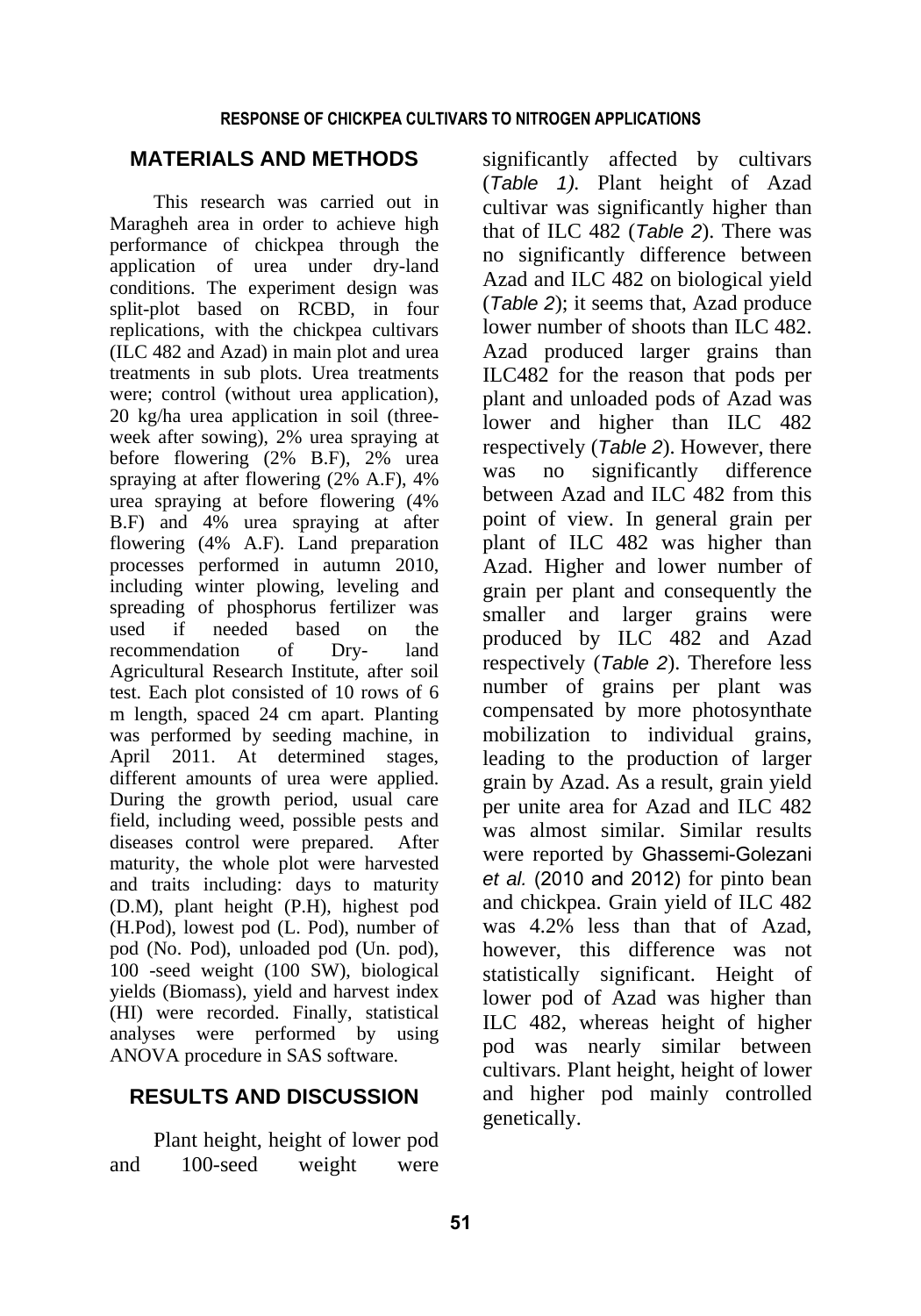|                       | M.Q               | 곣      | H. Pod        | L. Pod | No. Pod  | Un. Pod           | <b>100 SW</b> | <b>Biomass</b> | Yield                                                                                                           | Ī                       |
|-----------------------|-------------------|--------|---------------|--------|----------|-------------------|---------------|----------------|-----------------------------------------------------------------------------------------------------------------|-------------------------|
|                       | 8.75              | 4.9    | 4.09          | 7.54   | 2.08     | 1,006             | 2.66          | 317178.9       | 28592.13                                                                                                        | 21.5                    |
|                       | 44.08             | 15.06* | $\frac{1}{4}$ | 26.37* |          | 2.43              | 66.45**       | 21675          | 43862.52                                                                                                        |                         |
|                       | 18.75             | 0.94   | 0.37          | 1.73   | 85181810 | 1.34              | 0.56          | 511552.2       | 284820                                                                                                          | $\frac{3}{2 46 2 8 8 }$ |
| rea                   |                   | $5.7*$ | 4.67          | 4.65   |          | $\overline{0.51}$ | 0.91          | 20154.35       | 4239.1                                                                                                          |                         |
|                       | $\frac{733}{763}$ | 2.2    | 2.69          | 2.19   |          | 0.85              | 1.42          | 353628.1       | 132994.3                                                                                                        |                         |
|                       | 171               | 4.2    | 4.59          | 9.29   | 22.5     | 47.88             | 4.21          | 16.9           | 18.37                                                                                                           | 7.29                    |
| cinnificantly differe |                   |        |               |        |          |                   |               |                | at at neCOOS, the significant of hearent at neCOO1: dave to maturity (OOM). Plant baintiful Distribution in pod |                         |

Table 1 - Analysis of variance for nitrogen application effects on chickpea

Table 2 - Means comparison of days to maturity (D.M), plant height (P.H), highest pod (H. Pod), lowest pod (L. Pod), number of<br>pod (No. Pod), unloaded pod (Un. pod), 100 seed weight (100 SW), biological yields (Biomass), y

|                                                                                      |              | 곣                | H. Pod                                      | L. Pod | No. Pod Un. Pod      |                         | <b>MS 001</b> | <b>Biomass</b> | Yield | $\bar{x}$                                                |
|--------------------------------------------------------------------------------------|--------------|------------------|---------------------------------------------|--------|----------------------|-------------------------|---------------|----------------|-------|----------------------------------------------------------|
| -C 482                                                                               |              |                  |                                             |        |                      |                         |               |                |       |                                                          |
|                                                                                      |              | 33.1 a<br>34.3 a | 29.17<br>30.8                               |        | 28.55<br>25.53       | $\frac{4}{9}$           |               |                |       | ត្ត ម <mark>ា</mark> ក្យ ភូត ភូត<br>ត្តង្គាត្ត ង ឌ ឌ ឌ ឌ |
|                                                                                      | 8            |                  | ြစ္တစ္ ဇူလ္ ဇူ –<br>ဩ နာ ဩ နာ ဩ နာ          |        |                      | $\frac{6}{10}$          |               |                |       |                                                          |
| 20 Kg                                                                                |              |                  |                                             |        | <br> หารัก<br> หารัก |                         |               |                |       |                                                          |
| 2% B.F                                                                               |              |                  |                                             |        |                      | ယ့                      |               |                |       |                                                          |
| 4% B.F                                                                               | δ            |                  |                                             |        |                      | $\tilde{\mathbf{e}}$    |               |                |       |                                                          |
| 2% A.F                                                                               | 102          |                  |                                             |        |                      |                         |               |                |       |                                                          |
|                                                                                      | œ<br>$\beta$ |                  |                                             |        |                      | $\frac{\infty}{\infty}$ |               |                |       |                                                          |
| )ifferent letters in each column indicating significant different at $p \leq 0.05$ ; |              |                  |                                             |        |                      |                         |               |                |       |                                                          |
| B.F and A.F; before                                                                  |              |                  | flowering and after flowering, respectively |        |                      |                         |               |                |       |                                                          |

# **A.A. ALILOO, H. KHORSANDY, S.H. MUSTAFAVI**

<sup>\*</sup> significantly different at p<0.05; \*\* significantly different at p<0.01; days to maturity (D.M); plant height (P.H); highest pod (H.Pod);<br>lowest pod (L.Pod); number of pod (No. Pod); unloaded pod (Un. pod); 100 seed wei and harvest index (HI).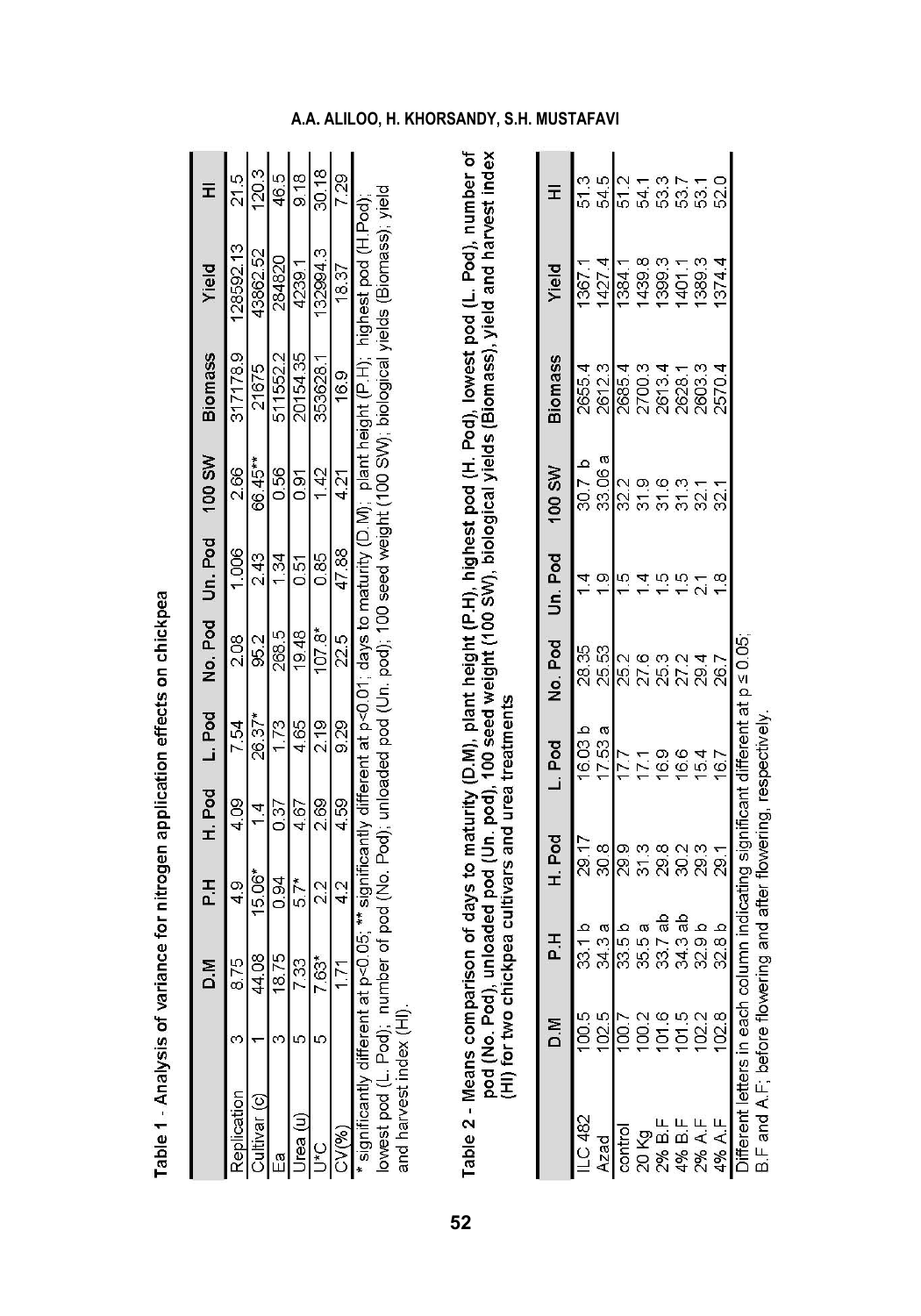The effect of urea treatment on plant height was significant only (*Table 1*). Highest plant height was produced by 20 kg urea application. However, difference among 20 kg urea application, 2% and 4% urea spraying before flowering was not statistically significant (*Table 2*). The spraying of urea had no significant difference with control (without fertilizer). This indicates that effect of fertilizer after full development plant is very slow. Also according to the results, spraying after flowering cause reduction in plant height comprising control, however this effect is not significant. But spraying before flowering has effect on plant height relatively. Lower pod height and 100 seed weight only affected by cultivars and urea treatments had no effect on these traits (*Table 1*).

As with passing the period of growth, drought stress becomes more severe in dry-land conditions. Other factors also limit plant growth and reaction for inputs such as nitrogen. According to the results, effect of nitrogen fertilizer in the soil has the greatest effect on plant height. As soil moisture stored in dry-land conditions at early stages is more, taking advantage of available nitrogen in the soil are well. But in this stage the plant has not developed completely that spray can be used. It should be noted that the absorbing surface is increased with plant developments. Fageria *et al.* (2002) and Samarah *et al.* (2004) reported that drought stress may involve the uptake of mineral elements in plant tissues by affecting

root growth and nutrient mobility in soil and nutrient uptake. Decreasing water availability under dry-land conditions generally results in reduced total nutrient uptake and frequently causes reduced concentrations of mineral nutrients in crop plants (Gunes *et al.,* 2006). Drought significantly reduced nutrient use efficiency in plants and selection of improved genotypes adaptable to drought conditions has been a major contribution to the overall gain in crop productivity (Baligar *et al.,* 2001).

The interaction of urea application  $\times$  cultivar for days to maturity and pods per plant was significant (*Table 1*). Lowest days to maturity of Azad were achieved under 20 kg urea applications but for ILC 482, it was recorded under 4% urea spraying before flowering (*Table 3*).

According to *Table 3*, urea spraying at before flowering of ILC 482 cause reduction in days to maturity, and lowest period was observed at this stage. But highest days to maturity were recorded for Azad under same stage. ILC 482 under 4% urea sprayed treatment before flowering had the highest number of pods per plant, however there was no significant difference with other treatments. But the least number of pods per plant were recorded for Azad under that treatment. So spraying before flowering stage had different effects on number of pods per plant of cultivars.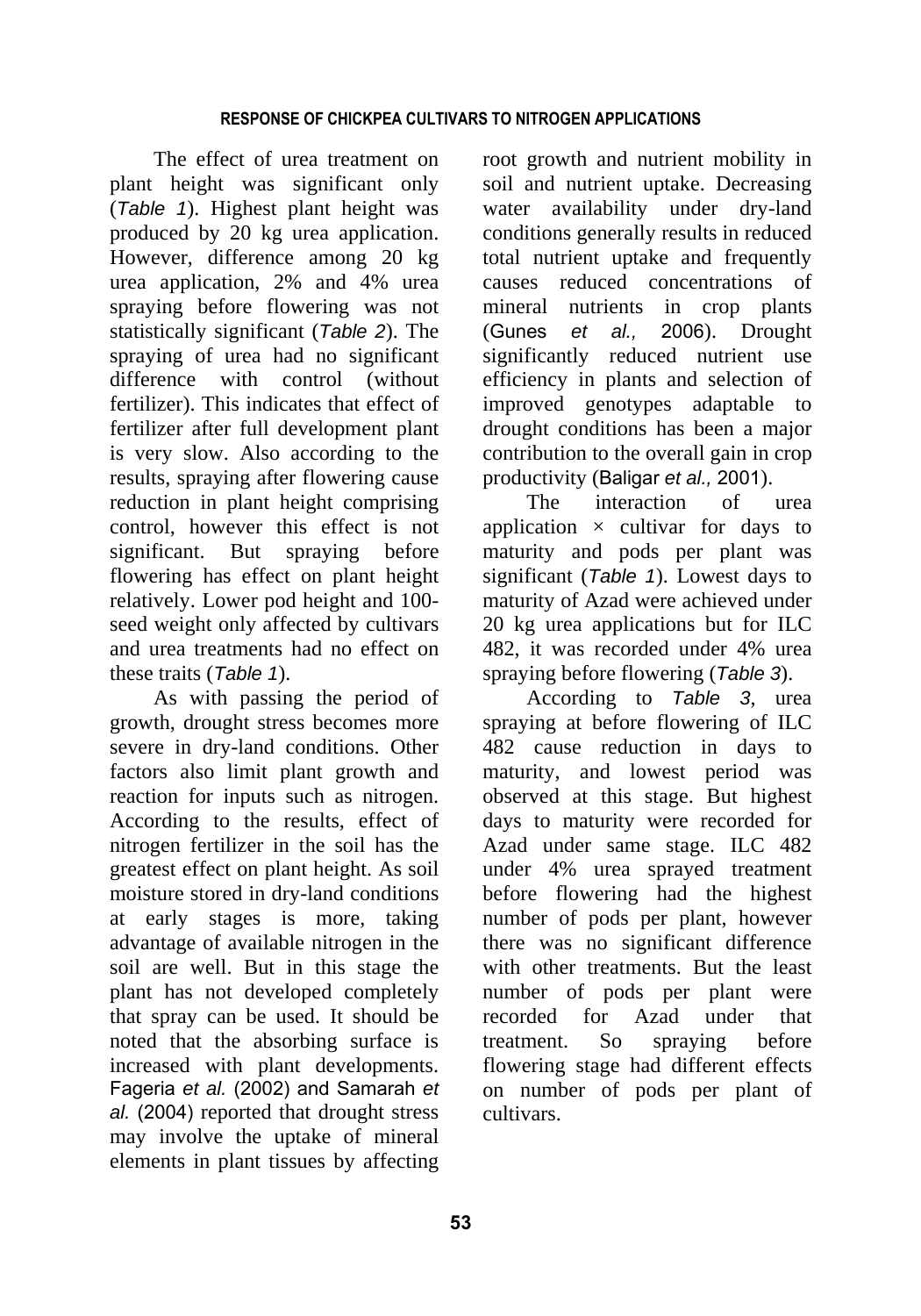| <b>Cultivar</b> | Urea treatment | D.M          | No. Pod              |
|-----------------|----------------|--------------|----------------------|
|                 | Control        | 100b<br>cd   | $30.55$ ab           |
|                 | 20 Kg          | 100b<br>cd   | $30.35$ ab           |
| <b>ILC 482</b>  | 2% B.F         | 99.75<br>cd  | 25.95 abc            |
|                 | 4% B.F         | 99.5<br>d    | 32.55a               |
|                 | 2% A.F         | 102.75ab     | $26.25$ abc          |
|                 | 4% A.F         | 101.5 abc    | 24.45 abc            |
|                 | Control        | $101.5$ abcd | 22 <sub>b</sub><br>C |
|                 | 20 kg          | $100.5$ bcd  | 24.95 abc            |
| Azad            | 2% B.F         | 103.5a       | 24.8 abc             |
|                 | 4% B.F         | 103.5a       | 19.85<br>C           |
|                 | 2% A.F         | 101.75abcd   | 32.5 a               |
|                 | 4% A.F         | 104.25a      | 29ab<br>c            |

**Table 3 - Mean comparison of days to maturity (D.M) and number of pod (No. Pod) of chickpea cultivars under urea treatments**

Different letters in each column indicating significant different at  $p \le 0.05$ B.F and A.F before flowering and after flowering, respectively.

### **CONCLUSION**

Results show that the application of nitrogen fertilizer in rain-fed chickpea in this area is not economical and potentially contaminate the environment. It seems the soil water availability is a major determining factor for nitrogen use efficiency. Therefore, in rain-fed area applications of nitrogen fertilizer in any way, shape or form should be adjusted according to the amount of available water in soil and to avoid of nitrogen deficiency and yield losses, the use of stress-tolerant cultivars and stress-tolerant rhizobia could be a rational strategy in stressed environments.

### **REFERENCES**

**Arrese-Igor C., González E.M., Marino D., 2011-** Physiological responses of legume nodules to drought. Plant stress, 5: 24-31.

- **Asghari B., Rashida B., Dazzo F., 2010**  Adaptation of chickpea to desiccation stress is enhanced by symbiotic rhizobia. Symbiosis, 50: 29-133.
- **Ashraf M., Iram A., 2005** Drought stress induced changes in some organic substances in nodules and other plant parts of two potential legumes differing in salt tolerance. Flora, 200: 535–546.
- **Baligar V.C., Fageria N.K., He Z.L., 2001-** Nutrient use efficiency in plants. Commun. Soil Sci. Plant Anal.,32: 921–950.
- **David B.L., Kenneth G.C., Christopher B.F., 2009 -** Crop Yield Gaps: Their Importance, Magnitudes and Causes. Ann. Rev. Environ. Resour.,34: 179-204
- **Dong S.F., Cheng L.L., Scagel C.F., Fuchigami L.H., 2004 -** Nitrogen mobilization, nitrogen uptake and growth of cuttings obtained from poplar stock plants grown in different N regimes and sprayed with urea in autumn. Tree Physiol, 24: 355–359.
- **Fageria N.K., Baligar V.C., Clark R.B., 2002-** Micronutrients in crop production. Adv. Agron., 77: 185–67.